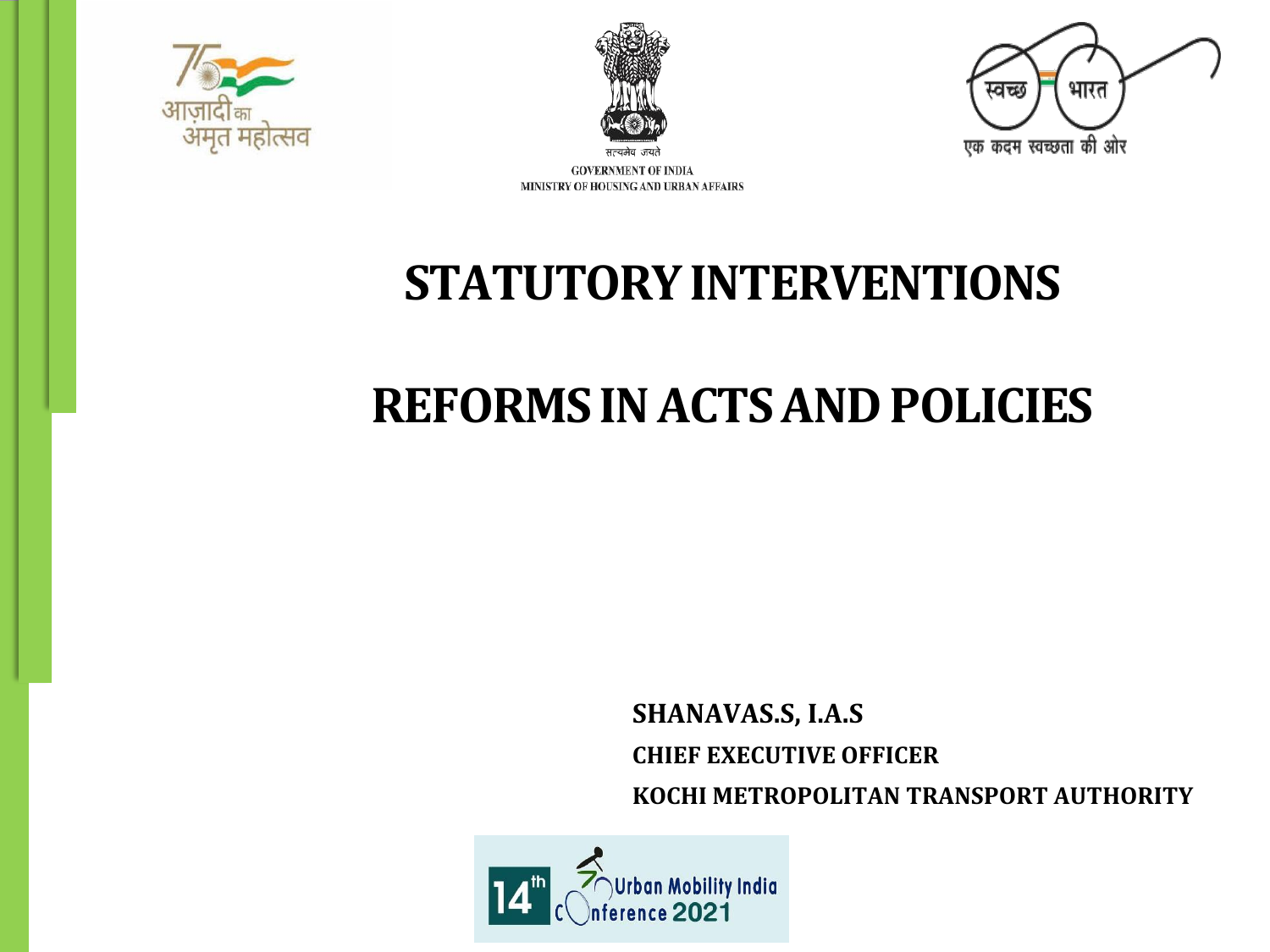### MULTIPLE ACTS THAT GOVERNS URBAN TRANSPORT ! DO THEY ALL COMPLEMENT OR CONTRADICT EACH OTHER ?

### **Central Acts**

- **1. Inland Vessels Act, 1917**
- **2. Road Transport Corporations Act, 1950**
- **3. National Highways Act,1956**
- **4. Metro Railway Act, 2002**
- **5. National Waterways Act, 2016**
- **6. Motor Vehicles (Amendment) Act, 2019**

## **State Acts**

- **1. Any Road (construction & maintenance) Act ?**
- **2. Town & Country Planning Acts**
- **3. Panchayath Raj & Municipality Acts**
- **4. Many more…**

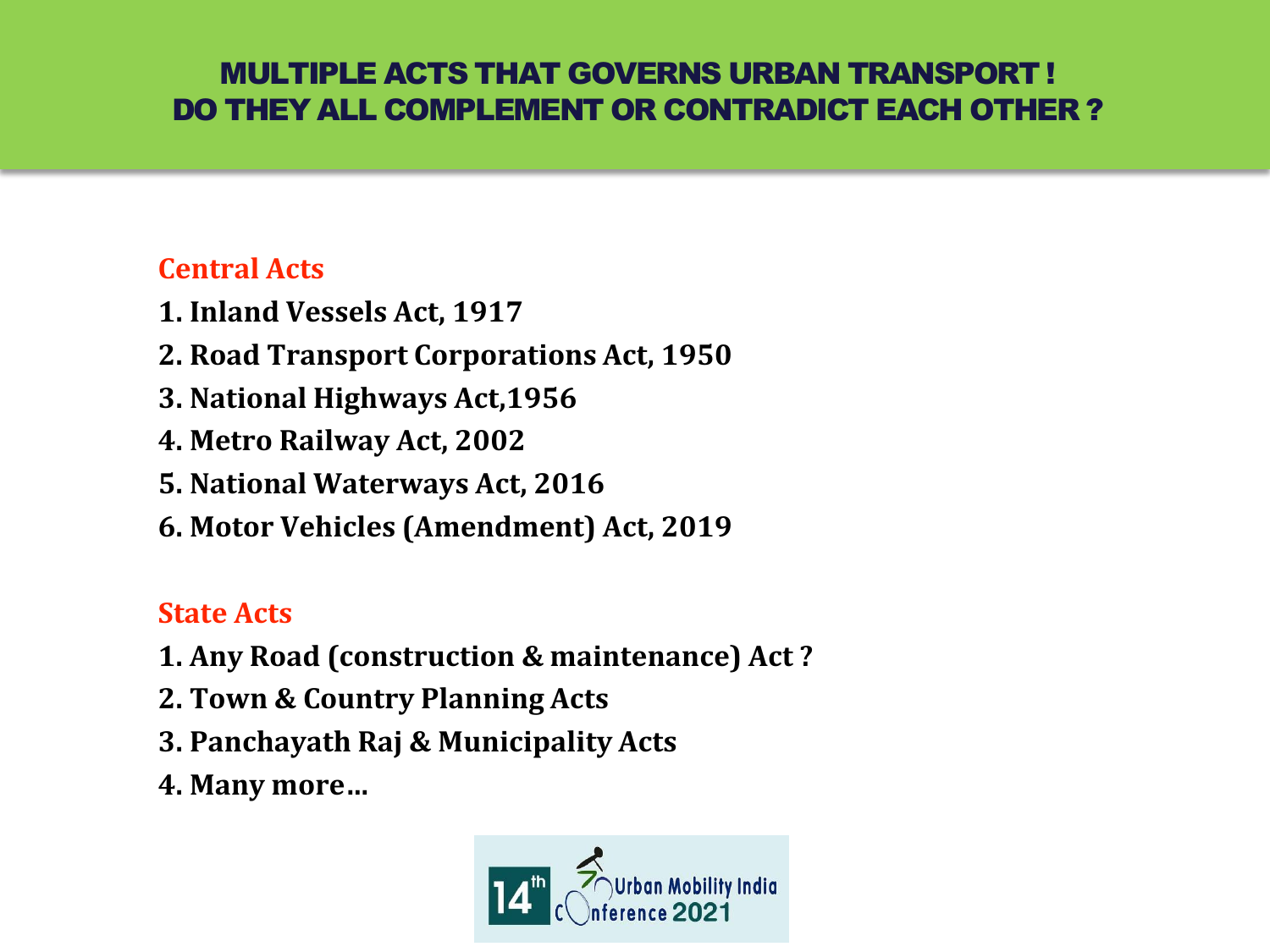### IS IT NECESSARY TO HAVE A SPECIFIC ACT TO GOVERN URBAN TRANSPORTATION PLANNING MANAGEMENT ?

**The answer is : 'YES'**

**1. National Urban Transport Policy-2006 recommends UMTA in million + populated cities**

- **2. Can't overrule the MV Act, NH Act…**
- **3. Shall not be in conflict with other State Acts….**

**The solution is either to have another new Central or State Act….**

**The Kerala Metropolitan Transport Authority Act-2019 is an attempt to fill-up the gaps without conflicting with any Central or State acts, sacrificing few key powers.**

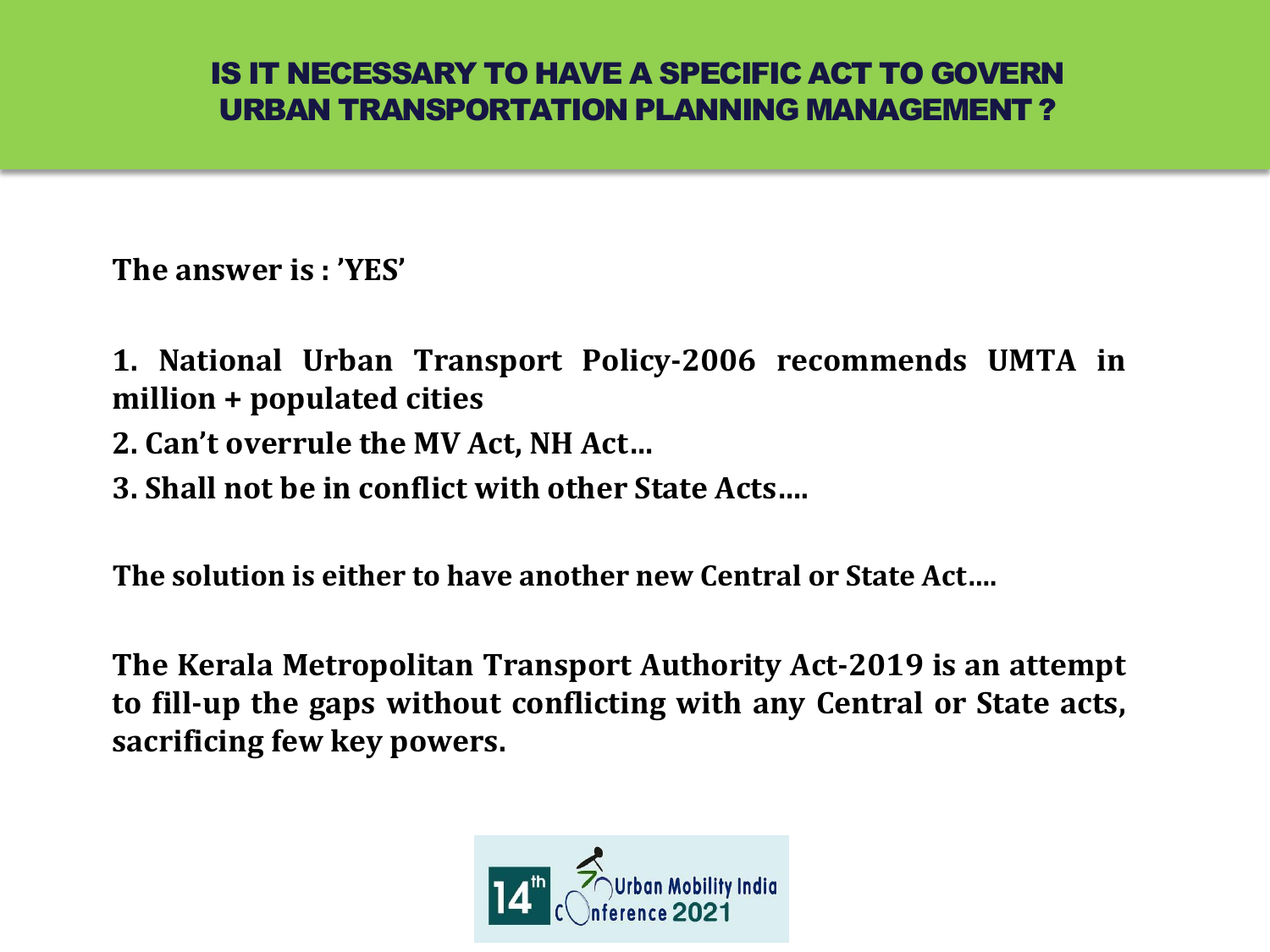## **THE KERALA METROPOLITAN TRANSPORT AUTHORITY ACT-2019 OBJECTIVES**

#### **Preamble of the Act :-**

Whereas it is expedient to provide for the constitution of Metropolitan Transport Authorities for planning, supervision, coordination, development and regulation of Urban Transport in the Urban Mobility Areas and also for the Urban Transport Ancillary Services within Urban Mobility Areas in the State of Kerala.

#### **Declaration of Urban Mobility Area (Jurisdiction)**

 $(1)$  The municipal corporation limits of Thiruvananthapuram, Kochi and Kozhikode shall be the Urban Mobility area.

(2) State Government may by notification in the official Gazette, declare any other area specifying its territorial limits as Urban Mobility Area.

(3) A map indicating the boundary limits and area of any Urban Mobility Area Under this Section shall be published .





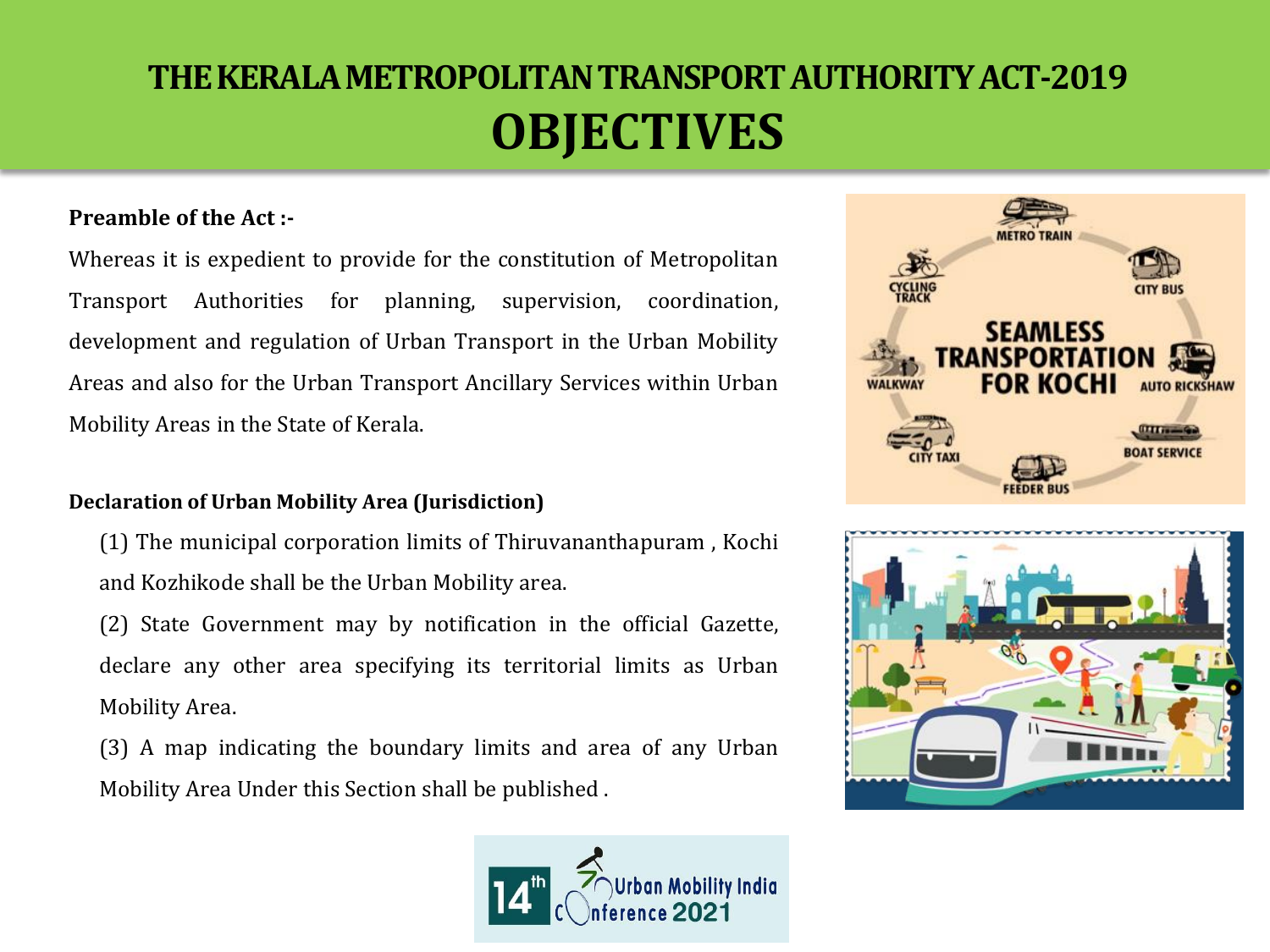## **FUNCTIONS & POWERS OF THE AUTHORITY**

| <b>Key functional</b><br>categories                                  | Functions as given in the MTA Act (Chapter IV, Clause 12)                                                                                                                                                                                                                                                                                                                                                                                                                                                                                                                                                                                                                                                                                                                                                                                                        |
|----------------------------------------------------------------------|------------------------------------------------------------------------------------------------------------------------------------------------------------------------------------------------------------------------------------------------------------------------------------------------------------------------------------------------------------------------------------------------------------------------------------------------------------------------------------------------------------------------------------------------------------------------------------------------------------------------------------------------------------------------------------------------------------------------------------------------------------------------------------------------------------------------------------------------------------------|
| <b>Planning</b><br>$\boldsymbol{\alpha}$<br><b>Policies</b>          | 12.1.(a) Preparation of Comprehensive Mobility Plan<br>12.1.(b) Preparation of a Transport Investment Programme<br>12.1.(g) Development, publication and issuance of standards and guidelines relating to the<br>development and operation of urban transport facilities<br>12.1.(h) Development and dissemination of performance indicators for urban transport services<br>12.1.(p) Collection of information on urban transportation with the UMA and to provide the same<br>to the Govt. agencies concerned or other agencies approved by the authority<br>12.1.(q) Publication and display of information for the users of urban transport to promote<br>consumer awareness on the integrated UT system<br>12.1.(s) Make recommendations to the railways, on railway services, schedules and timetable to<br>enhance the efficiency or service levels of UT |
| <b>Project</b><br><b>Development</b><br>and<br><b>Implementation</b> | 12.1.(c) Planning for finance mobilization, construction and operation relating to the urban<br>transport and the Urban Transport Ancillary Services<br>12.1.(d) Promotion, development and regulation of integrated facility and systems for urban<br>transport including seamless transport access<br>12.1.(e) Development, construction, operation and management of any integrated or stand-<br>alone transport network facility                                                                                                                                                                                                                                                                                                                                                                                                                             |

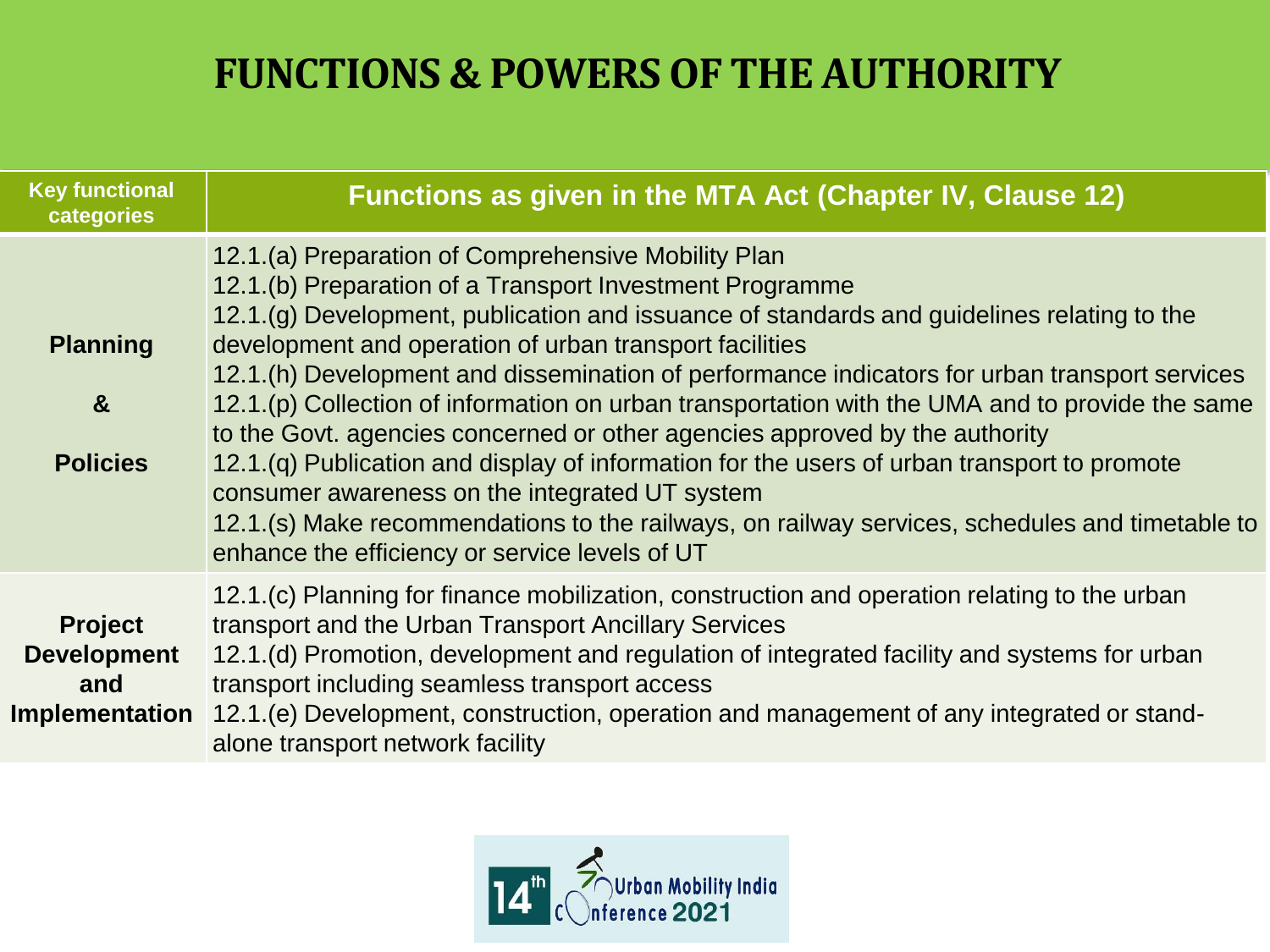## **FUNCTIONS & POWERS OF THE AUTHORITY**

| <b>Key functional</b><br>categories | Functions as given in the MTA Act (Chapter IV, Clause 12)                                                                                                                                                                                                                                                                                                                                                                                                                                                                                                                                                                                                                                                                                                                         |
|-------------------------------------|-----------------------------------------------------------------------------------------------------------------------------------------------------------------------------------------------------------------------------------------------------------------------------------------------------------------------------------------------------------------------------------------------------------------------------------------------------------------------------------------------------------------------------------------------------------------------------------------------------------------------------------------------------------------------------------------------------------------------------------------------------------------------------------|
| <b>Regulatory</b>                   | 12.1.(i) Regulation and enforcement of technical and performance standards on all strategic and<br>operational matters that have a direct effect on the level of service provided to the users of UT<br>12.1.(i) To give direction to the authorities concerned to take necessary steps for the regulation<br>and enforcement of environmental standards related or incidental to the UT or UT ancillary<br>services                                                                                                                                                                                                                                                                                                                                                              |
| <b>IT and</b><br>technology         | 12.1.(f) Creation and management of a Common Command and Control Center for integration,<br>co-ordination and management of urban transport<br>12.1.(I) Setting up and operation of an online control center, a web based user information system<br>and a helpline to provide integrated information to the users of urban transport and to collect<br>demands, complaints and suggestions of passengers<br>12.1.(m) Setting up and operation of a smart card based ticketing system for payment of user<br>charges for use of the UT and UT ancillary services in consultation with the authorities<br>12.1.(o) Detection and reporting of traffic offences to the authorities concerned and to recommend<br>for action with the help of ITS to be established by the authority |
| <b>Financing</b>                    | 12.1.(k) Administration of the UTF as provided in chapter V of the MTA Act                                                                                                                                                                                                                                                                                                                                                                                                                                                                                                                                                                                                                                                                                                        |
| HR, Admin<br>and Accounts           | 12.1.(r) Promoting skill advancement of the persons engaged in the operation and maintenance of<br>UT through education, training and research<br>12.2. The authority may appoint person or agency to perform the duties and discharge functions<br>provided in sub-section (1)                                                                                                                                                                                                                                                                                                                                                                                                                                                                                                   |

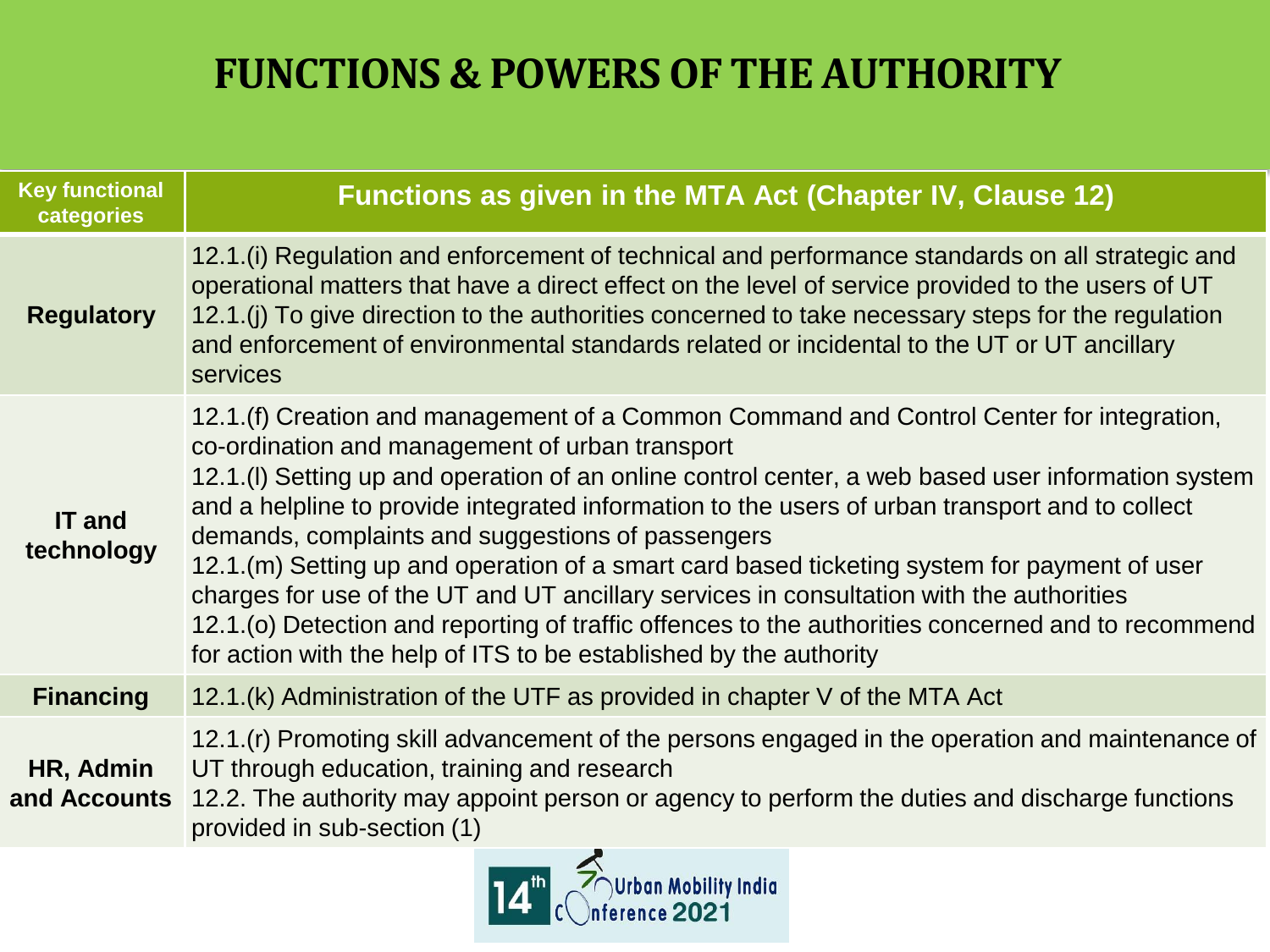# **MEMBERS OF THE AUTHORITY (17 Nos)**

**Chairperson: Minister for Transport, Kerala State Vice Chairperson: Transport Secretary**

Secretary, Finance (EX-Officio) Secretary, Local Self Govt (In charge of Urban affairs) (EX-Officio) Transport Commissioner (EX-Officio) Chief Town Planner (EX-Officio)

City Police Commissioner (EX-Officio) District Collector Deputy Transport Commissioner District officer, Urban & Rural Planning Chief Executive Officer of the MTA

Right mix of people's representatives, State/District/City Level officials & Domain Experts

Mayor of the city One M.L.A to be nominated by the State Govt. One Municipal Chairperson to be nominated by the State Govt.

Experts (Urban Transportation/Planning/Law/Finance)